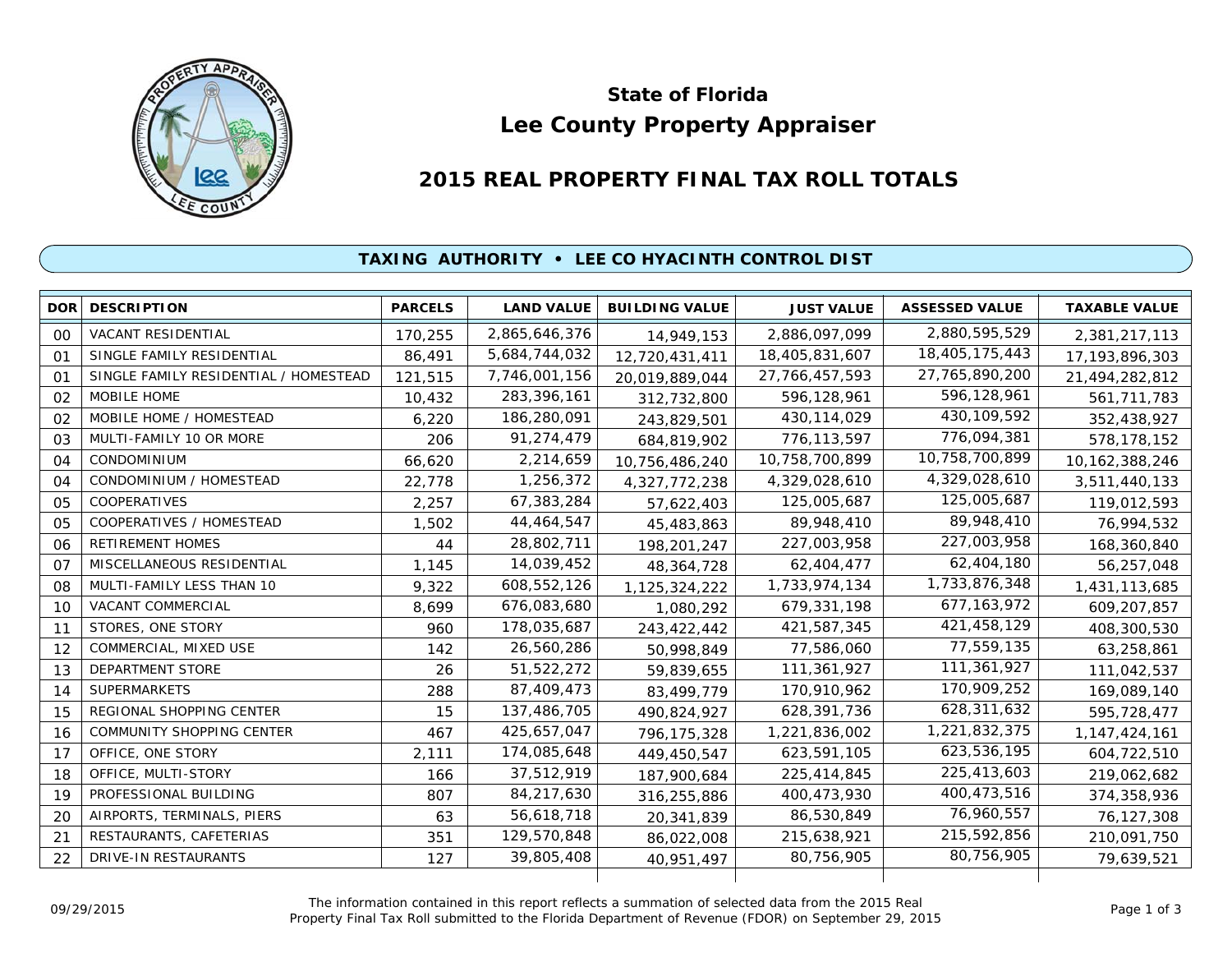### **TAXING AUTHORITY • LEE CO HYACINTH CONTROL DIST**

| 193,728,791<br>75, 752, 933<br>FINANCIAL INSTITUTIONS<br>193,728,791<br>23<br>208<br>191,798,343<br>117,975,858<br>6,034,970<br>285,708<br>42<br>6,034,970<br><b>INSURANCE COMPANY OFFICES</b><br>24<br>5,701,842<br>5,749,262<br>5,254,974<br>1,326,664<br>5,254,974<br>25<br>REPAIR SERVICE SHOPS<br>40<br>3,928,310<br>5,109,925<br>23,296,276<br>SERVICE STATIONS<br>12,475,133<br>23,296,276<br>26<br>68<br>10,821,143<br>22,919,581<br>300,444,734<br>AUTO SALES, REPAIR, ETC<br>143,363,260<br>300,865,893<br>27<br>604<br>295,311,384<br>157,081,474<br>505,201,724<br>PARKING LOTS, MH PARKS, ETC<br>366,447,714<br>505,334,786<br>28<br>160<br>500,500,481<br>138,754,010<br>76,488<br>WHOLESALE, PRODUCE, MFG<br>60,368<br>76,488<br>29<br>76,488<br>$\mathbf{1}$<br>16,120<br>1,382,414<br>863,153<br>FLORISTS, GREENHOUSES<br>1,382,414<br>8<br>1,360,575<br>30<br>519,261<br>677,963<br>567,702<br>DRIVE-IN THEATER, OPEN STADIUM<br>677,963<br>$\mathbf{1}$<br>677,963<br>31<br>110,261<br>25,967,045<br>9,058,107<br>ENCLOSED THEATER/AUDITORIUM<br>25,967,045<br>32<br>53<br>17,554,823<br>16,908,938<br>14,250,721<br>6,902,614<br>14,250,721<br>33<br>NIGHT CLUBS, LOUNGES, BARS<br>49<br>13,882,899<br>7,348,107<br>23,785,351<br>5,924,256<br>BOWLING ALLEYS, RINKS, ARENAS<br>23,785,351<br>34<br>16<br>17,861,095<br>23,779,706<br>22,565,946<br>11,691,871<br>TOURIST ATTRACTIONS<br>22,565,946<br>35<br>14<br>10,874,075<br>21,535,228<br>7,316,958<br>4,362,477<br>RACE TRACKS<br>7,316,958<br>37<br>7,025,458<br>$\mathbf{1}$<br>2,954,481<br>133,764,092<br>72,614,335<br>GOLF COURSE, DRIVING RANGE<br>134, 158, 841<br>38<br>130<br>131,664,294<br>61,149,757<br>1,051,401,003<br>245,043,107<br>HOTELS, MOTELS<br>317<br>1,051,518,989<br>39<br>830, 201, 423<br>806, 357, 896<br>94,484,624<br>93,968,026<br>VACANT INDUSTRIAL<br>656<br>94,529,030<br>40<br>92,011,923<br>516,598<br>95,435,920<br>32,933,255<br>LIGHT MANUFACTURING<br>95,494,765<br>41<br>174<br>93,759,539<br>62,502,665<br>3,750,094<br>1,642,530<br><b>HEAVY INDUSTRIAL</b><br>3,750,094<br>42<br>4<br>3,667,025<br>2,107,564<br>7,314,068<br>2,121,183<br>LUMBER YARDS, SAWMILLS<br>7,314,068<br>43<br>3<br>5,192,885<br>7,221,349<br>7,621,310<br>PACKING PLANTS<br>5,010,069<br>7,799,721<br>6<br>44<br>7,621,310<br>2,611,241<br>1,776,616<br>0<br>CANNERY, BREWERY, WINERY<br>1,776,616<br>1,625,064<br>45<br>17<br>1,776,616<br>664,666<br>172,163<br>OTHER FOOD PROCESSING<br>3<br>664,666<br>631,705<br>46<br>492,503<br>7,175,850<br>MINERAL PROCESSING<br>4,980,648<br>47<br>13<br>7,175,850<br>6,974,395<br>2,195,202<br>872,338,571<br>243, 126, 891<br>873,024,633<br>WAREHOUSING, DISTRIBUTION TERMINALS<br>2,595<br>832,472,609<br>48<br>629,211,680<br>9,923,699<br>OPEN STORAGE<br>7,277,284<br>9,923,699<br>9,741,763<br>49<br>41<br>2,646,415<br>12,349,345<br><b>CROPLAND CLASS I</b><br>6,941,886<br>71,833,960<br>51<br>10,998,381<br>121<br>5,407,459<br>150,998<br>CROPLAND CLASS II<br>150,998<br>3,313,700<br>52<br>150,998<br>$\mathbf{1}$<br>$\mathbf 0$<br>2,708,513<br>1,398,087<br>53<br>CROPLAND CLASS III<br>23,894,756<br>2,321,849<br>33<br>1,310,426<br>2,309,437<br>TIMBERLAND INDEX 90+<br>1,941,867<br>15,079,079<br>54<br>50<br>367,570<br>2,158,494<br>56,753,450<br>16,031,938<br><b>GRAZING LAND CLASS I</b><br>212,047,431<br>60<br>538<br>44,206,040<br>40,721,512<br>50,057,754<br><b>GRAZING LAND CLASS II</b><br>15,390,167<br>218,336,317<br>688<br>61<br>37,852,727<br>34,667,587<br>12,548,831<br>5,592,452<br><b>GRAZING LAND CLASS III</b><br>83,007,806<br>62<br>254<br>6,956,379<br>10,409,385<br>4, 182, 105<br>1,009,939<br>18,795,976<br><b>GRAZING LAND CLASS IV</b><br>63<br>65<br>3,372,908<br>3,172,166<br>3,606,894<br><b>GRAZING LAND CLASS V</b><br>1,618,334<br>55,008,898<br>64<br>96<br>3, 191, 444<br>1,988,560 | <b>DOR</b> | <b>DESCRIPTION</b> | <b>PARCELS</b> | <b>LAND VALUE</b> | <b>BUILDING VALUE</b> | <b>JUST VALUE</b> | <b>ASSESSED VALUE</b> | <b>TAXABLE VALUE</b> |
|--------------------------------------------------------------------------------------------------------------------------------------------------------------------------------------------------------------------------------------------------------------------------------------------------------------------------------------------------------------------------------------------------------------------------------------------------------------------------------------------------------------------------------------------------------------------------------------------------------------------------------------------------------------------------------------------------------------------------------------------------------------------------------------------------------------------------------------------------------------------------------------------------------------------------------------------------------------------------------------------------------------------------------------------------------------------------------------------------------------------------------------------------------------------------------------------------------------------------------------------------------------------------------------------------------------------------------------------------------------------------------------------------------------------------------------------------------------------------------------------------------------------------------------------------------------------------------------------------------------------------------------------------------------------------------------------------------------------------------------------------------------------------------------------------------------------------------------------------------------------------------------------------------------------------------------------------------------------------------------------------------------------------------------------------------------------------------------------------------------------------------------------------------------------------------------------------------------------------------------------------------------------------------------------------------------------------------------------------------------------------------------------------------------------------------------------------------------------------------------------------------------------------------------------------------------------------------------------------------------------------------------------------------------------------------------------------------------------------------------------------------------------------------------------------------------------------------------------------------------------------------------------------------------------------------------------------------------------------------------------------------------------------------------------------------------------------------------------------------------------------------------------------------------------------------------------------------------------------------------------------------------------------------------------------------------------------------------------------------------------------------------------------------------------------------------------------------------------------------------------------------------------------------------------------------------------------------------------------------------------------------------------------------------------------------------------------------------------------------------------------------------------------------------------------------------------------------------------------------------------------------------------|------------|--------------------|----------------|-------------------|-----------------------|-------------------|-----------------------|----------------------|
|                                                                                                                                                                                                                                                                                                                                                                                                                                                                                                                                                                                                                                                                                                                                                                                                                                                                                                                                                                                                                                                                                                                                                                                                                                                                                                                                                                                                                                                                                                                                                                                                                                                                                                                                                                                                                                                                                                                                                                                                                                                                                                                                                                                                                                                                                                                                                                                                                                                                                                                                                                                                                                                                                                                                                                                                                                                                                                                                                                                                                                                                                                                                                                                                                                                                                                                                                                                                                                                                                                                                                                                                                                                                                                                                                                                                                                                                                            |            |                    |                |                   |                       |                   |                       |                      |
|                                                                                                                                                                                                                                                                                                                                                                                                                                                                                                                                                                                                                                                                                                                                                                                                                                                                                                                                                                                                                                                                                                                                                                                                                                                                                                                                                                                                                                                                                                                                                                                                                                                                                                                                                                                                                                                                                                                                                                                                                                                                                                                                                                                                                                                                                                                                                                                                                                                                                                                                                                                                                                                                                                                                                                                                                                                                                                                                                                                                                                                                                                                                                                                                                                                                                                                                                                                                                                                                                                                                                                                                                                                                                                                                                                                                                                                                                            |            |                    |                |                   |                       |                   |                       |                      |
|                                                                                                                                                                                                                                                                                                                                                                                                                                                                                                                                                                                                                                                                                                                                                                                                                                                                                                                                                                                                                                                                                                                                                                                                                                                                                                                                                                                                                                                                                                                                                                                                                                                                                                                                                                                                                                                                                                                                                                                                                                                                                                                                                                                                                                                                                                                                                                                                                                                                                                                                                                                                                                                                                                                                                                                                                                                                                                                                                                                                                                                                                                                                                                                                                                                                                                                                                                                                                                                                                                                                                                                                                                                                                                                                                                                                                                                                                            |            |                    |                |                   |                       |                   |                       |                      |
|                                                                                                                                                                                                                                                                                                                                                                                                                                                                                                                                                                                                                                                                                                                                                                                                                                                                                                                                                                                                                                                                                                                                                                                                                                                                                                                                                                                                                                                                                                                                                                                                                                                                                                                                                                                                                                                                                                                                                                                                                                                                                                                                                                                                                                                                                                                                                                                                                                                                                                                                                                                                                                                                                                                                                                                                                                                                                                                                                                                                                                                                                                                                                                                                                                                                                                                                                                                                                                                                                                                                                                                                                                                                                                                                                                                                                                                                                            |            |                    |                |                   |                       |                   |                       |                      |
|                                                                                                                                                                                                                                                                                                                                                                                                                                                                                                                                                                                                                                                                                                                                                                                                                                                                                                                                                                                                                                                                                                                                                                                                                                                                                                                                                                                                                                                                                                                                                                                                                                                                                                                                                                                                                                                                                                                                                                                                                                                                                                                                                                                                                                                                                                                                                                                                                                                                                                                                                                                                                                                                                                                                                                                                                                                                                                                                                                                                                                                                                                                                                                                                                                                                                                                                                                                                                                                                                                                                                                                                                                                                                                                                                                                                                                                                                            |            |                    |                |                   |                       |                   |                       |                      |
|                                                                                                                                                                                                                                                                                                                                                                                                                                                                                                                                                                                                                                                                                                                                                                                                                                                                                                                                                                                                                                                                                                                                                                                                                                                                                                                                                                                                                                                                                                                                                                                                                                                                                                                                                                                                                                                                                                                                                                                                                                                                                                                                                                                                                                                                                                                                                                                                                                                                                                                                                                                                                                                                                                                                                                                                                                                                                                                                                                                                                                                                                                                                                                                                                                                                                                                                                                                                                                                                                                                                                                                                                                                                                                                                                                                                                                                                                            |            |                    |                |                   |                       |                   |                       |                      |
|                                                                                                                                                                                                                                                                                                                                                                                                                                                                                                                                                                                                                                                                                                                                                                                                                                                                                                                                                                                                                                                                                                                                                                                                                                                                                                                                                                                                                                                                                                                                                                                                                                                                                                                                                                                                                                                                                                                                                                                                                                                                                                                                                                                                                                                                                                                                                                                                                                                                                                                                                                                                                                                                                                                                                                                                                                                                                                                                                                                                                                                                                                                                                                                                                                                                                                                                                                                                                                                                                                                                                                                                                                                                                                                                                                                                                                                                                            |            |                    |                |                   |                       |                   |                       |                      |
|                                                                                                                                                                                                                                                                                                                                                                                                                                                                                                                                                                                                                                                                                                                                                                                                                                                                                                                                                                                                                                                                                                                                                                                                                                                                                                                                                                                                                                                                                                                                                                                                                                                                                                                                                                                                                                                                                                                                                                                                                                                                                                                                                                                                                                                                                                                                                                                                                                                                                                                                                                                                                                                                                                                                                                                                                                                                                                                                                                                                                                                                                                                                                                                                                                                                                                                                                                                                                                                                                                                                                                                                                                                                                                                                                                                                                                                                                            |            |                    |                |                   |                       |                   |                       |                      |
|                                                                                                                                                                                                                                                                                                                                                                                                                                                                                                                                                                                                                                                                                                                                                                                                                                                                                                                                                                                                                                                                                                                                                                                                                                                                                                                                                                                                                                                                                                                                                                                                                                                                                                                                                                                                                                                                                                                                                                                                                                                                                                                                                                                                                                                                                                                                                                                                                                                                                                                                                                                                                                                                                                                                                                                                                                                                                                                                                                                                                                                                                                                                                                                                                                                                                                                                                                                                                                                                                                                                                                                                                                                                                                                                                                                                                                                                                            |            |                    |                |                   |                       |                   |                       |                      |
|                                                                                                                                                                                                                                                                                                                                                                                                                                                                                                                                                                                                                                                                                                                                                                                                                                                                                                                                                                                                                                                                                                                                                                                                                                                                                                                                                                                                                                                                                                                                                                                                                                                                                                                                                                                                                                                                                                                                                                                                                                                                                                                                                                                                                                                                                                                                                                                                                                                                                                                                                                                                                                                                                                                                                                                                                                                                                                                                                                                                                                                                                                                                                                                                                                                                                                                                                                                                                                                                                                                                                                                                                                                                                                                                                                                                                                                                                            |            |                    |                |                   |                       |                   |                       |                      |
|                                                                                                                                                                                                                                                                                                                                                                                                                                                                                                                                                                                                                                                                                                                                                                                                                                                                                                                                                                                                                                                                                                                                                                                                                                                                                                                                                                                                                                                                                                                                                                                                                                                                                                                                                                                                                                                                                                                                                                                                                                                                                                                                                                                                                                                                                                                                                                                                                                                                                                                                                                                                                                                                                                                                                                                                                                                                                                                                                                                                                                                                                                                                                                                                                                                                                                                                                                                                                                                                                                                                                                                                                                                                                                                                                                                                                                                                                            |            |                    |                |                   |                       |                   |                       |                      |
|                                                                                                                                                                                                                                                                                                                                                                                                                                                                                                                                                                                                                                                                                                                                                                                                                                                                                                                                                                                                                                                                                                                                                                                                                                                                                                                                                                                                                                                                                                                                                                                                                                                                                                                                                                                                                                                                                                                                                                                                                                                                                                                                                                                                                                                                                                                                                                                                                                                                                                                                                                                                                                                                                                                                                                                                                                                                                                                                                                                                                                                                                                                                                                                                                                                                                                                                                                                                                                                                                                                                                                                                                                                                                                                                                                                                                                                                                            |            |                    |                |                   |                       |                   |                       |                      |
|                                                                                                                                                                                                                                                                                                                                                                                                                                                                                                                                                                                                                                                                                                                                                                                                                                                                                                                                                                                                                                                                                                                                                                                                                                                                                                                                                                                                                                                                                                                                                                                                                                                                                                                                                                                                                                                                                                                                                                                                                                                                                                                                                                                                                                                                                                                                                                                                                                                                                                                                                                                                                                                                                                                                                                                                                                                                                                                                                                                                                                                                                                                                                                                                                                                                                                                                                                                                                                                                                                                                                                                                                                                                                                                                                                                                                                                                                            |            |                    |                |                   |                       |                   |                       |                      |
|                                                                                                                                                                                                                                                                                                                                                                                                                                                                                                                                                                                                                                                                                                                                                                                                                                                                                                                                                                                                                                                                                                                                                                                                                                                                                                                                                                                                                                                                                                                                                                                                                                                                                                                                                                                                                                                                                                                                                                                                                                                                                                                                                                                                                                                                                                                                                                                                                                                                                                                                                                                                                                                                                                                                                                                                                                                                                                                                                                                                                                                                                                                                                                                                                                                                                                                                                                                                                                                                                                                                                                                                                                                                                                                                                                                                                                                                                            |            |                    |                |                   |                       |                   |                       |                      |
|                                                                                                                                                                                                                                                                                                                                                                                                                                                                                                                                                                                                                                                                                                                                                                                                                                                                                                                                                                                                                                                                                                                                                                                                                                                                                                                                                                                                                                                                                                                                                                                                                                                                                                                                                                                                                                                                                                                                                                                                                                                                                                                                                                                                                                                                                                                                                                                                                                                                                                                                                                                                                                                                                                                                                                                                                                                                                                                                                                                                                                                                                                                                                                                                                                                                                                                                                                                                                                                                                                                                                                                                                                                                                                                                                                                                                                                                                            |            |                    |                |                   |                       |                   |                       |                      |
|                                                                                                                                                                                                                                                                                                                                                                                                                                                                                                                                                                                                                                                                                                                                                                                                                                                                                                                                                                                                                                                                                                                                                                                                                                                                                                                                                                                                                                                                                                                                                                                                                                                                                                                                                                                                                                                                                                                                                                                                                                                                                                                                                                                                                                                                                                                                                                                                                                                                                                                                                                                                                                                                                                                                                                                                                                                                                                                                                                                                                                                                                                                                                                                                                                                                                                                                                                                                                                                                                                                                                                                                                                                                                                                                                                                                                                                                                            |            |                    |                |                   |                       |                   |                       |                      |
|                                                                                                                                                                                                                                                                                                                                                                                                                                                                                                                                                                                                                                                                                                                                                                                                                                                                                                                                                                                                                                                                                                                                                                                                                                                                                                                                                                                                                                                                                                                                                                                                                                                                                                                                                                                                                                                                                                                                                                                                                                                                                                                                                                                                                                                                                                                                                                                                                                                                                                                                                                                                                                                                                                                                                                                                                                                                                                                                                                                                                                                                                                                                                                                                                                                                                                                                                                                                                                                                                                                                                                                                                                                                                                                                                                                                                                                                                            |            |                    |                |                   |                       |                   |                       |                      |
|                                                                                                                                                                                                                                                                                                                                                                                                                                                                                                                                                                                                                                                                                                                                                                                                                                                                                                                                                                                                                                                                                                                                                                                                                                                                                                                                                                                                                                                                                                                                                                                                                                                                                                                                                                                                                                                                                                                                                                                                                                                                                                                                                                                                                                                                                                                                                                                                                                                                                                                                                                                                                                                                                                                                                                                                                                                                                                                                                                                                                                                                                                                                                                                                                                                                                                                                                                                                                                                                                                                                                                                                                                                                                                                                                                                                                                                                                            |            |                    |                |                   |                       |                   |                       |                      |
|                                                                                                                                                                                                                                                                                                                                                                                                                                                                                                                                                                                                                                                                                                                                                                                                                                                                                                                                                                                                                                                                                                                                                                                                                                                                                                                                                                                                                                                                                                                                                                                                                                                                                                                                                                                                                                                                                                                                                                                                                                                                                                                                                                                                                                                                                                                                                                                                                                                                                                                                                                                                                                                                                                                                                                                                                                                                                                                                                                                                                                                                                                                                                                                                                                                                                                                                                                                                                                                                                                                                                                                                                                                                                                                                                                                                                                                                                            |            |                    |                |                   |                       |                   |                       |                      |
|                                                                                                                                                                                                                                                                                                                                                                                                                                                                                                                                                                                                                                                                                                                                                                                                                                                                                                                                                                                                                                                                                                                                                                                                                                                                                                                                                                                                                                                                                                                                                                                                                                                                                                                                                                                                                                                                                                                                                                                                                                                                                                                                                                                                                                                                                                                                                                                                                                                                                                                                                                                                                                                                                                                                                                                                                                                                                                                                                                                                                                                                                                                                                                                                                                                                                                                                                                                                                                                                                                                                                                                                                                                                                                                                                                                                                                                                                            |            |                    |                |                   |                       |                   |                       |                      |
|                                                                                                                                                                                                                                                                                                                                                                                                                                                                                                                                                                                                                                                                                                                                                                                                                                                                                                                                                                                                                                                                                                                                                                                                                                                                                                                                                                                                                                                                                                                                                                                                                                                                                                                                                                                                                                                                                                                                                                                                                                                                                                                                                                                                                                                                                                                                                                                                                                                                                                                                                                                                                                                                                                                                                                                                                                                                                                                                                                                                                                                                                                                                                                                                                                                                                                                                                                                                                                                                                                                                                                                                                                                                                                                                                                                                                                                                                            |            |                    |                |                   |                       |                   |                       |                      |
|                                                                                                                                                                                                                                                                                                                                                                                                                                                                                                                                                                                                                                                                                                                                                                                                                                                                                                                                                                                                                                                                                                                                                                                                                                                                                                                                                                                                                                                                                                                                                                                                                                                                                                                                                                                                                                                                                                                                                                                                                                                                                                                                                                                                                                                                                                                                                                                                                                                                                                                                                                                                                                                                                                                                                                                                                                                                                                                                                                                                                                                                                                                                                                                                                                                                                                                                                                                                                                                                                                                                                                                                                                                                                                                                                                                                                                                                                            |            |                    |                |                   |                       |                   |                       |                      |
|                                                                                                                                                                                                                                                                                                                                                                                                                                                                                                                                                                                                                                                                                                                                                                                                                                                                                                                                                                                                                                                                                                                                                                                                                                                                                                                                                                                                                                                                                                                                                                                                                                                                                                                                                                                                                                                                                                                                                                                                                                                                                                                                                                                                                                                                                                                                                                                                                                                                                                                                                                                                                                                                                                                                                                                                                                                                                                                                                                                                                                                                                                                                                                                                                                                                                                                                                                                                                                                                                                                                                                                                                                                                                                                                                                                                                                                                                            |            |                    |                |                   |                       |                   |                       |                      |
|                                                                                                                                                                                                                                                                                                                                                                                                                                                                                                                                                                                                                                                                                                                                                                                                                                                                                                                                                                                                                                                                                                                                                                                                                                                                                                                                                                                                                                                                                                                                                                                                                                                                                                                                                                                                                                                                                                                                                                                                                                                                                                                                                                                                                                                                                                                                                                                                                                                                                                                                                                                                                                                                                                                                                                                                                                                                                                                                                                                                                                                                                                                                                                                                                                                                                                                                                                                                                                                                                                                                                                                                                                                                                                                                                                                                                                                                                            |            |                    |                |                   |                       |                   |                       |                      |
|                                                                                                                                                                                                                                                                                                                                                                                                                                                                                                                                                                                                                                                                                                                                                                                                                                                                                                                                                                                                                                                                                                                                                                                                                                                                                                                                                                                                                                                                                                                                                                                                                                                                                                                                                                                                                                                                                                                                                                                                                                                                                                                                                                                                                                                                                                                                                                                                                                                                                                                                                                                                                                                                                                                                                                                                                                                                                                                                                                                                                                                                                                                                                                                                                                                                                                                                                                                                                                                                                                                                                                                                                                                                                                                                                                                                                                                                                            |            |                    |                |                   |                       |                   |                       |                      |
|                                                                                                                                                                                                                                                                                                                                                                                                                                                                                                                                                                                                                                                                                                                                                                                                                                                                                                                                                                                                                                                                                                                                                                                                                                                                                                                                                                                                                                                                                                                                                                                                                                                                                                                                                                                                                                                                                                                                                                                                                                                                                                                                                                                                                                                                                                                                                                                                                                                                                                                                                                                                                                                                                                                                                                                                                                                                                                                                                                                                                                                                                                                                                                                                                                                                                                                                                                                                                                                                                                                                                                                                                                                                                                                                                                                                                                                                                            |            |                    |                |                   |                       |                   |                       |                      |
|                                                                                                                                                                                                                                                                                                                                                                                                                                                                                                                                                                                                                                                                                                                                                                                                                                                                                                                                                                                                                                                                                                                                                                                                                                                                                                                                                                                                                                                                                                                                                                                                                                                                                                                                                                                                                                                                                                                                                                                                                                                                                                                                                                                                                                                                                                                                                                                                                                                                                                                                                                                                                                                                                                                                                                                                                                                                                                                                                                                                                                                                                                                                                                                                                                                                                                                                                                                                                                                                                                                                                                                                                                                                                                                                                                                                                                                                                            |            |                    |                |                   |                       |                   |                       |                      |
|                                                                                                                                                                                                                                                                                                                                                                                                                                                                                                                                                                                                                                                                                                                                                                                                                                                                                                                                                                                                                                                                                                                                                                                                                                                                                                                                                                                                                                                                                                                                                                                                                                                                                                                                                                                                                                                                                                                                                                                                                                                                                                                                                                                                                                                                                                                                                                                                                                                                                                                                                                                                                                                                                                                                                                                                                                                                                                                                                                                                                                                                                                                                                                                                                                                                                                                                                                                                                                                                                                                                                                                                                                                                                                                                                                                                                                                                                            |            |                    |                |                   |                       |                   |                       |                      |
|                                                                                                                                                                                                                                                                                                                                                                                                                                                                                                                                                                                                                                                                                                                                                                                                                                                                                                                                                                                                                                                                                                                                                                                                                                                                                                                                                                                                                                                                                                                                                                                                                                                                                                                                                                                                                                                                                                                                                                                                                                                                                                                                                                                                                                                                                                                                                                                                                                                                                                                                                                                                                                                                                                                                                                                                                                                                                                                                                                                                                                                                                                                                                                                                                                                                                                                                                                                                                                                                                                                                                                                                                                                                                                                                                                                                                                                                                            |            |                    |                |                   |                       |                   |                       |                      |
|                                                                                                                                                                                                                                                                                                                                                                                                                                                                                                                                                                                                                                                                                                                                                                                                                                                                                                                                                                                                                                                                                                                                                                                                                                                                                                                                                                                                                                                                                                                                                                                                                                                                                                                                                                                                                                                                                                                                                                                                                                                                                                                                                                                                                                                                                                                                                                                                                                                                                                                                                                                                                                                                                                                                                                                                                                                                                                                                                                                                                                                                                                                                                                                                                                                                                                                                                                                                                                                                                                                                                                                                                                                                                                                                                                                                                                                                                            |            |                    |                |                   |                       |                   |                       |                      |
|                                                                                                                                                                                                                                                                                                                                                                                                                                                                                                                                                                                                                                                                                                                                                                                                                                                                                                                                                                                                                                                                                                                                                                                                                                                                                                                                                                                                                                                                                                                                                                                                                                                                                                                                                                                                                                                                                                                                                                                                                                                                                                                                                                                                                                                                                                                                                                                                                                                                                                                                                                                                                                                                                                                                                                                                                                                                                                                                                                                                                                                                                                                                                                                                                                                                                                                                                                                                                                                                                                                                                                                                                                                                                                                                                                                                                                                                                            |            |                    |                |                   |                       |                   |                       |                      |
|                                                                                                                                                                                                                                                                                                                                                                                                                                                                                                                                                                                                                                                                                                                                                                                                                                                                                                                                                                                                                                                                                                                                                                                                                                                                                                                                                                                                                                                                                                                                                                                                                                                                                                                                                                                                                                                                                                                                                                                                                                                                                                                                                                                                                                                                                                                                                                                                                                                                                                                                                                                                                                                                                                                                                                                                                                                                                                                                                                                                                                                                                                                                                                                                                                                                                                                                                                                                                                                                                                                                                                                                                                                                                                                                                                                                                                                                                            |            |                    |                |                   |                       |                   |                       |                      |
|                                                                                                                                                                                                                                                                                                                                                                                                                                                                                                                                                                                                                                                                                                                                                                                                                                                                                                                                                                                                                                                                                                                                                                                                                                                                                                                                                                                                                                                                                                                                                                                                                                                                                                                                                                                                                                                                                                                                                                                                                                                                                                                                                                                                                                                                                                                                                                                                                                                                                                                                                                                                                                                                                                                                                                                                                                                                                                                                                                                                                                                                                                                                                                                                                                                                                                                                                                                                                                                                                                                                                                                                                                                                                                                                                                                                                                                                                            |            |                    |                |                   |                       |                   |                       |                      |
|                                                                                                                                                                                                                                                                                                                                                                                                                                                                                                                                                                                                                                                                                                                                                                                                                                                                                                                                                                                                                                                                                                                                                                                                                                                                                                                                                                                                                                                                                                                                                                                                                                                                                                                                                                                                                                                                                                                                                                                                                                                                                                                                                                                                                                                                                                                                                                                                                                                                                                                                                                                                                                                                                                                                                                                                                                                                                                                                                                                                                                                                                                                                                                                                                                                                                                                                                                                                                                                                                                                                                                                                                                                                                                                                                                                                                                                                                            |            |                    |                |                   |                       |                   |                       |                      |
|                                                                                                                                                                                                                                                                                                                                                                                                                                                                                                                                                                                                                                                                                                                                                                                                                                                                                                                                                                                                                                                                                                                                                                                                                                                                                                                                                                                                                                                                                                                                                                                                                                                                                                                                                                                                                                                                                                                                                                                                                                                                                                                                                                                                                                                                                                                                                                                                                                                                                                                                                                                                                                                                                                                                                                                                                                                                                                                                                                                                                                                                                                                                                                                                                                                                                                                                                                                                                                                                                                                                                                                                                                                                                                                                                                                                                                                                                            |            |                    |                |                   |                       |                   |                       |                      |

The information contained in this report reflects a summation of selected data from the 2015 Real Property Final Tax Roll submitted to the Florida Department of Revenue (FDOR) on September 29, 2015 09/29/2015 Page 2 of 3